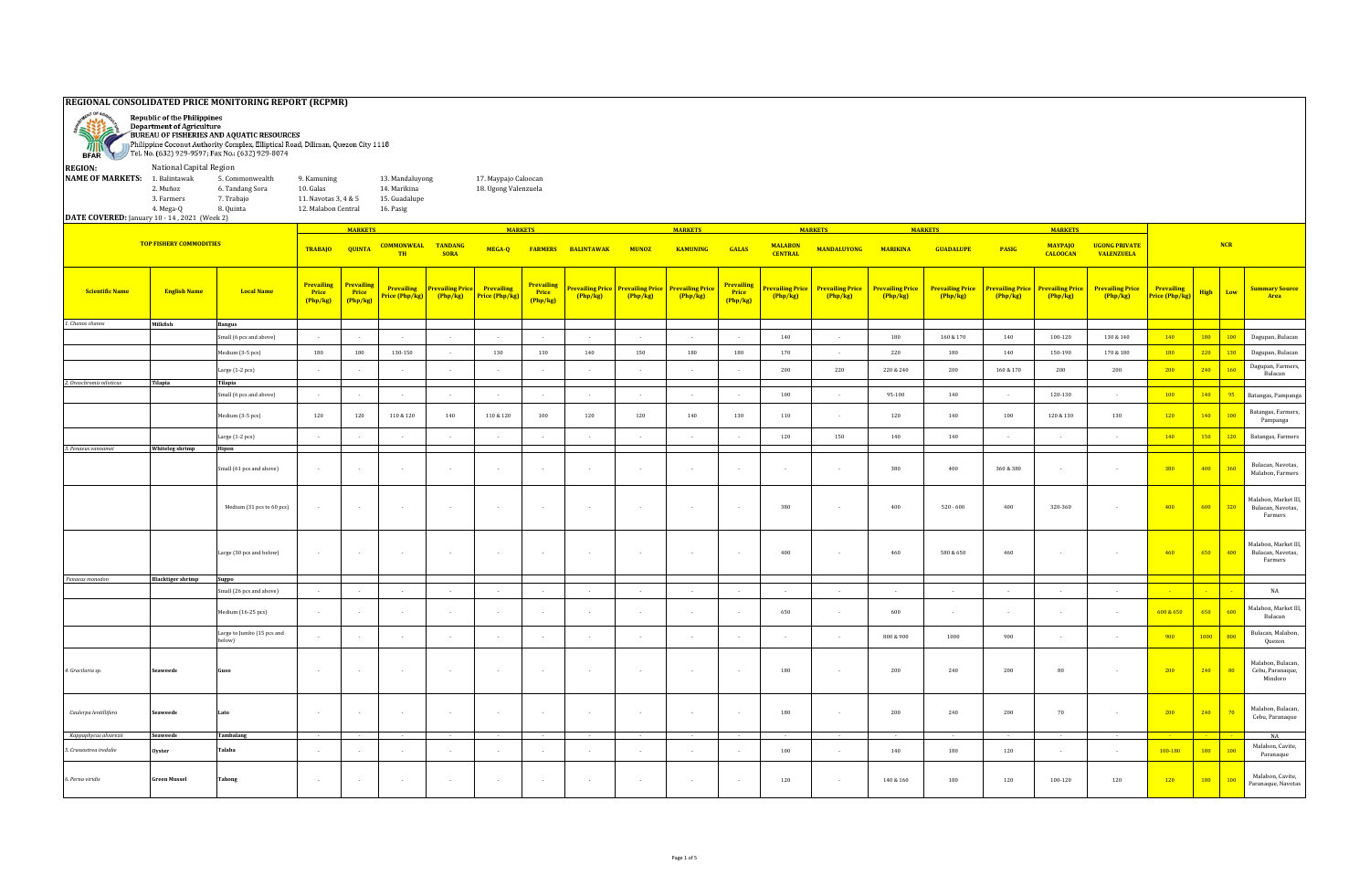|                            |                                   | <b>MARKETS</b>                    |                                        |                                      |                                                    | <b>MARKETS</b>                    |                                     |                                        |                                     | <b>MARKETS</b>                    |                                   |                                               | <b>MARKETS</b>                    |                                   | <b>MARKETS</b>                      |                                   | <b>MARKETS</b>                    |                                   |                                           |                                     |             |     |                                                              |
|----------------------------|-----------------------------------|-----------------------------------|----------------------------------------|--------------------------------------|----------------------------------------------------|-----------------------------------|-------------------------------------|----------------------------------------|-------------------------------------|-----------------------------------|-----------------------------------|-----------------------------------------------|-----------------------------------|-----------------------------------|-------------------------------------|-----------------------------------|-----------------------------------|-----------------------------------|-------------------------------------------|-------------------------------------|-------------|-----|--------------------------------------------------------------|
|                            | <b>TOP FISHERY COMMODITIES</b>    |                                   | <b>TRABAJO</b>                         | <b>QUINTA</b>                        | <b>COMMONWEAL</b><br><b>TH</b>                     | <b>TANDANG</b><br><b>SORA</b>     | MEGA-Q                              | <b>FARMERS</b>                         | <b>BALINTAWAK</b>                   | <b>MUNOZ</b>                      | <b>KAMUNING</b>                   | <b>GALAS</b>                                  | <b>MALABON</b><br><b>CENTRAL</b>  | <b>MANDALUYONG</b>                | <b>MARIKINA</b>                     | <b>GUADALUPE</b>                  | <b>PASIG</b>                      | <b>MAYPAJO</b><br><b>CALOOCAN</b> | <b>UGONG PRIVATE</b><br><b>VALENZUELA</b> |                                     |             |     |                                                              |
| <b>Scientific Name</b>     | <b>English Name</b>               | <b>Local Name</b>                 | <b>Prevailing</b><br>Price<br>(Php/kg) | <b>Prevailing</b><br>Price<br>Php/kg | <b>Prevailing</b><br>Price (Php/kg) <mark> </mark> | <b>Prevailing Price</b><br>Php/kg | <b>Prevailing</b><br>Price (Php/kg) | <b>Prevailing</b><br>Price<br>(Php/kg) | <b>Prevailing Price</b><br>(Php/kg) | <b>Prevailing Price</b><br>Php/kg | <b>Prevailing Price</b><br>Php/kg | <b>Prevailing</b><br><b>Price</b><br>(Php/kg) | <b>Prevailing Price</b><br>Php/kg | <b>Prevailing Price</b><br>Php/kg | <b>Prevailing Price</b><br>(Php/kg) | <b>Prevailing Price</b><br>Php/kg | <b>Prevailing Price</b><br>Php/kg | <b>Prevailing Price</b><br>Php/kg | <b>Prevailing Price</b><br>Php/kg         | <b>Prevailing</b><br>Price (Php/kg) | <b>High</b> | Low | <b>Summary Source</b><br>Area                                |
| 7. Scylla serrata          | Mudcrab                           | Alimango                          |                                        |                                      |                                                    |                                   |                                     |                                        |                                     |                                   |                                   |                                               |                                   |                                   |                                     |                                   |                                   |                                   |                                           |                                     |             |     |                                                              |
|                            |                                   | Male                              | $\sim$                                 |                                      | $\sim$                                             | $\sim$                            | $\sim$                              |                                        |                                     | $\sim$                            | $\sim$                            | $\sim$                                        | 450                               | $\sim$                            | 600 & 700                           | 850 & 900                         | 600                               | $\sim$                            | $\sim$                                    | $-600$                              | 900         | 450 | Malabon, Market III<br>Bulacan, Navotas,<br>Quezon           |
|                            |                                   | Female                            | $\sim$                                 |                                      | $\sim$                                             | $\sim$                            | $\sim$                              |                                        |                                     | $\sim$                            |                                   | $\sim$                                        | 550                               | $\sim$                            | 700                                 | 900 & 1000                        | $\sim$                            | $\sim$                            | $\sim$                                    | 550-10001                           | 1000        | 550 | Malabon, Market III,<br>Bulacan, Navotas                     |
| 8. Portunus pelagicus      | <b>Blue swimming Crab</b>         | Alimasag                          |                                        |                                      |                                                    |                                   |                                     |                                        |                                     |                                   |                                   |                                               |                                   |                                   |                                     |                                   |                                   |                                   |                                           |                                     |             |     |                                                              |
|                            |                                   | Small/Medium (7 pcs and<br>above) | $\sim$                                 |                                      | $\sim$                                             | $\sim$                            | $\sim$                              |                                        |                                     | $\sim$                            | $\sim$                            | $\sim$                                        | 360                               | $\sim$                            | 360                                 | 550 & 600                         | 280                               | 160                               | $\sim$                                    | 360                                 | 600         | 160 | Malabon, Market III,<br>Farmers, Bulacan,<br>Navotas, Quezon |
|                            |                                   | Large (1-6 pcs)                   | $\sim$                                 |                                      | $\sim$                                             | $\sim$                            | $\sim$                              |                                        |                                     | $\sim$                            | $\overline{a}$                    | $\sim$                                        | $380 - 450$                       | $\sim$                            | 450                                 | 700 & 750                         | 600                               |                                   | $\ddot{\phantom{a}}$                      | 450                                 | 750         | 380 | Malabon, Market III,<br>Farmers, Bulacan,<br>Navotas, Quezon |
| 9. Thunnus albacares       | <b>Yellowfin Tuna</b>             | Tambakol                          |                                        |                                      |                                                    |                                   |                                     |                                        |                                     |                                   |                                   |                                               |                                   |                                   |                                     |                                   |                                   |                                   |                                           |                                     |             |     |                                                              |
|                            |                                   | Whole                             | $\sim$                                 |                                      | $\sim$                                             | $\sim$                            | $\sim$                              |                                        |                                     | $\sim$                            | $\ddot{\phantom{a}}$              | $\sim$                                        | 280                               | $\sim$                            | 380                                 | 350                               | 280                               | 260                               | $\sim$                                    | 280                                 | 380         | 260 | Malabon, Market III,<br>Lucena, Farmers,<br>Navotas          |
|                            |                                   | Sliced                            | $\sim$                                 |                                      | $\sim$                                             | $\sim$                            | $\sim$                              |                                        |                                     | $\sim$                            | $\sim$                            | $\sim$                                        | $\sim$                            | $\sim$                            | 280-360                             | 360                               | 380 & 440                         | $\sim$                            | $\overline{\phantom{a}}$                  | 360                                 | 440         | 280 | Lucena, Malabon,<br>Farmers, Navotas                         |
|                            |                                   | Head                              | $\sim$                                 |                                      |                                                    | $\sim$                            | $\sim$                              |                                        |                                     |                                   |                                   | - 1                                           |                                   | $\sim$                            | 120                                 | $\sim$                            | 240                               |                                   | $\sim$                                    | 120 & 240 3                         | 240         | 120 | Lucena, Navotas,                                             |
|                            |                                   |                                   |                                        |                                      |                                                    |                                   |                                     |                                        |                                     |                                   |                                   |                                               |                                   |                                   |                                     |                                   |                                   |                                   |                                           |                                     |             |     | Malabon                                                      |
| Katsuwonus pelamis         | <b>Skipjack Tuna</b>              | Gulyasan<br>Whole                 | $\sim$                                 |                                      | $\sim$                                             | $\sim$                            | $\sim$                              |                                        |                                     | $\sim$                            | $\ddot{\phantom{a}}$              | $\sim$                                        | 160                               | $\sim$                            | $\sim$                              | 220-280                           | $\sim$                            | $\sim$                            | $\sim$                                    | 160-280 <sup>3</sup>                | 280         | 160 | Malabon, Market III,<br>Navotas                              |
|                            |                                   | Sliced                            | $\sim$                                 |                                      | $\sim$                                             | $\sim$                            | $\sim$                              |                                        | $\sim$                              | $\sim$                            | $\sim$                            | $\sim$                                        | $\sim$                            | $\sim$                            | $\sim$                              | 300                               | $\sim$                            | $\sim$                            | $\sim$                                    | 300                                 | 300         | 300 | Navotas                                                      |
| Auxis thazard              | <b>Frigate Tuna</b>               | Tulingan                          | $\sim$                                 |                                      | $\sim$                                             | $\sim$                            | $\sim$                              |                                        |                                     | $\sim$                            | $\sim$                            | $\sim$                                        | 140                               | 300                               | 260 & 300                           | $\sim$                            | $\sim$                            | 200                               | $\sim$                                    | 300                                 | 300         | 140 | Malabon, Market III,<br>Farmers, Lucena,<br>Navotas          |
| Auxis rochei               | <b>Bullet Tuna</b>                | Tulingan                          | $\sim$                                 |                                      | $\sim$                                             | $\sim$                            | $\sim$ 100 $\mu$                    |                                        |                                     | $\sim$                            | $\overline{a}$                    | $\sim$                                        | 160                               | $\sim$                            | $\sim$                              | 260-300                           | 200                               | $\sim$                            | $180 - 200$                               | 200                                 | 300         | 160 | Malabon, Market III,<br>Farmers, Navotas                     |
| 10. Sardinella fimbriata   | <b>Fringescale Sardinella</b>     | <b>Tunsov</b>                     | $\sim 10^{-1}$                         | $\sim$                               | $\sim$                                             | $\sim$                            | $\sim 10^{-1}$                      | $\sim$                                 | $\sim$                              | $\sim$                            | $\sim$                            | $\sim$                                        | $\sim$                            | $\sim$                            | $\sim$                              | $\sim$                            | $\sim$                            | $\sim$                            | $\sim$                                    |                                     | ×.          |     | $_{\rm NA}$                                                  |
| Sardinella lemuru          | <b>Bali Sardinella</b>            | Tamban                            | $\sim$                                 |                                      | $\sim$                                             | $\sim$                            | $\sim$                              |                                        |                                     |                                   |                                   | $\sim$                                        | 130                               |                                   |                                     |                                   | 100                               | 60-80                             | 80                                        | 80                                  | 130         | 80  | Malabon, Market III,<br>Navotas                              |
| Sardinella gibosa          | <b>Goldstripe Sardinella</b>      | Tamban                            | $\sim$ 100 $\mu$                       | $\sim$                               | $\sim$ 100 $\mu$                                   | $\sim$ $-$                        | $\sim 10^{-1}$                      | $\sim$                                 | $\sim$                              | $\sim$ $\sim$                     | $\sim$                            | $\sim 100$                                    | $\sim$                            | $\sim$                            | 120                                 | $\sim$                            | $\sim$                            | $\sim$                            | $\sim$                                    | $-120$                              | 120         | 120 | Lucena                                                       |
| 11. Rastrelliger kanagurta | <b>Indian Mackerel</b>            | Alumahan                          | $*240$                                 | $*260$                               | $\sim$                                             | $\sim$                            | 240                                 |                                        |                                     | $\sim$                            | $\overline{a}$                    | $\sim$                                        | 300                               | $\sim$                            | 320                                 | 280-360                           | 300 & 320                         | $\sim$                            | $\sim$                                    | 300 & 320                           | 360         | 280 | Lucena, Malabon,<br>Market III, Farmers,<br>Quezon           |
| Scomberomorus commerson    | Narrow-barred Spanish<br>Mackerel | Tangigue                          | $\sim$                                 | $\sim$                               | $\sim$                                             | $\sim$                            | $\sim$                              |                                        |                                     | $\sim$                            | $\overline{a}$                    | $\sim$                                        | 380                               | 600                               | 400-550                             | 550                               | 440                               | $\sim$                            | $\sim$                                    | 550                                 | 600         | 380 | Malabon, Market III,<br>Farmers, Lucena,<br>Quezon           |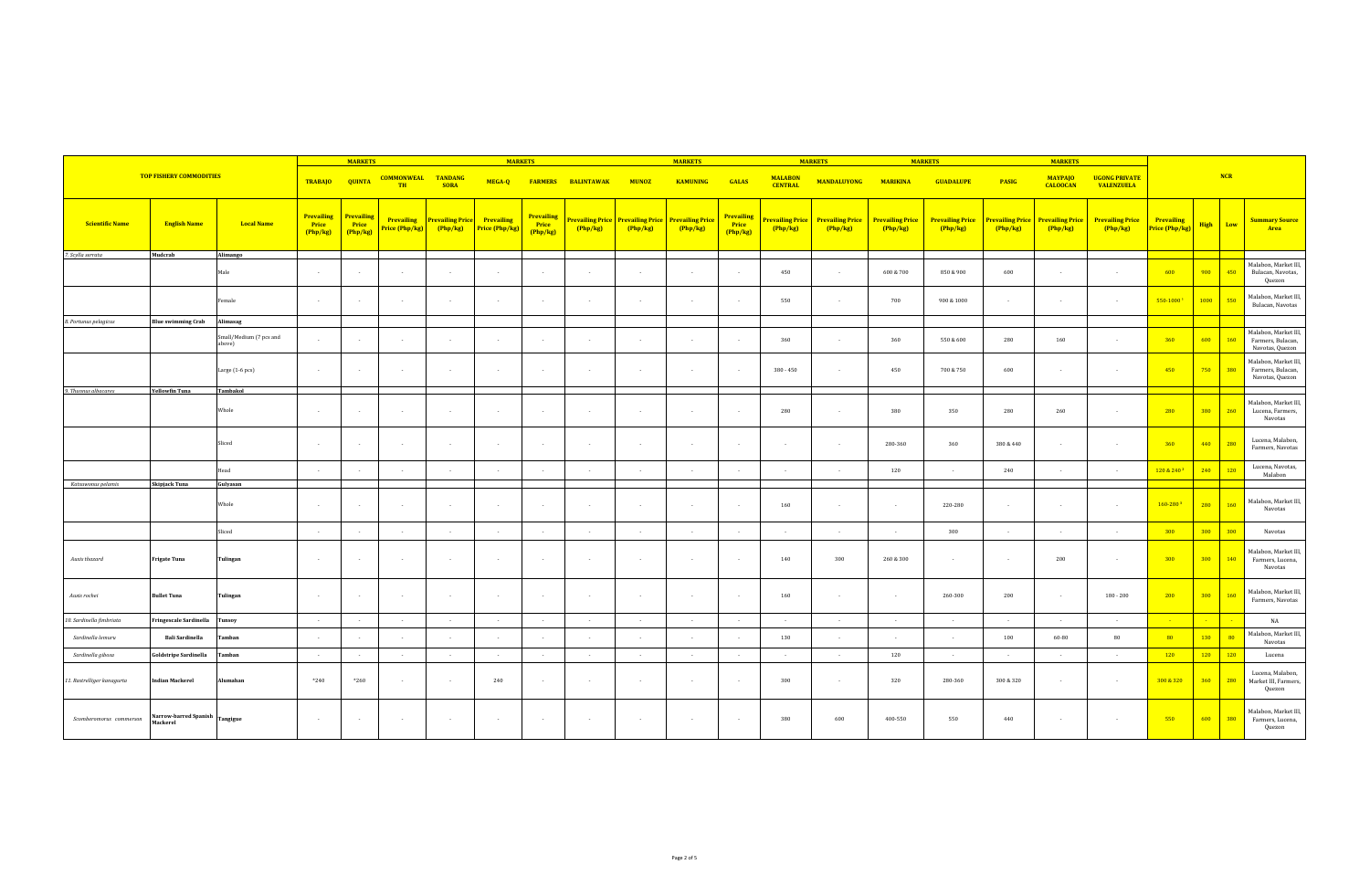|                                     |                                           |                                        | <b>MARKETS</b>                         |                                      |                                     |                               | <b>MARKETS</b>                      |                                        |                            |                                   | <b>MARKETS</b>                    |                               |                                  | <b>MARKETS</b>                    |                                   | <b>MARKETS</b>                    |                                   |                                   |                                           |                                     |             |        |                                                     |
|-------------------------------------|-------------------------------------------|----------------------------------------|----------------------------------------|--------------------------------------|-------------------------------------|-------------------------------|-------------------------------------|----------------------------------------|----------------------------|-----------------------------------|-----------------------------------|-------------------------------|----------------------------------|-----------------------------------|-----------------------------------|-----------------------------------|-----------------------------------|-----------------------------------|-------------------------------------------|-------------------------------------|-------------|--------|-----------------------------------------------------|
|                                     | <b>TOP FISHERY COMMODITIES</b>            |                                        | <b>TRABAJO</b>                         | <b>QUINTA</b>                        | <b>COMMONWEAL</b><br><b>TH</b>      | <b>TANDANG</b><br><b>SORA</b> | MEGA-Q                              |                                        | <b>FARMERS BALINTAWAK</b>  | <b>MUNOZ</b>                      | <b>KAMUNING</b>                   | GALAS                         | <b>MALABON</b><br><b>CENTRAL</b> | <b>MANDALUYONG</b>                | <b>MARIKINA</b>                   | <b>GUADALUPE</b>                  | <b>PASIG</b>                      | <b>MAYPAJO</b><br><b>CALOOCAN</b> | <b>UGONG PRIVATE</b><br><b>VALENZUELA</b> |                                     |             | NCR    |                                                     |
| <b>Scientific Name</b>              | <b>English Name</b>                       | <b>Local Name</b>                      | <b>Prevailing</b><br>Price<br>(Php/kg) | <b>Prevailing</b><br>Price<br>Php/kg | <b>Prevailing</b><br>Price (Php/kg) | revailing Price<br>Php/kg     | Prevailing<br><b>Price (Php/kg)</b> | <b>Prevailing</b><br>Price<br>(Php/kg) | Prevailing Price<br>Php/kg | <b>Prevailing Price</b><br>Php/kg | <b>Prevailing Price</b><br>Php/kg | Prevailing<br>Price<br>Php/kg | Prevailing Price<br>Php/kg       | <b>Prevailing Price</b><br>Php/kg | <b>Prevailing Price</b><br>Php/kg | <b>Prevailing Price</b><br>Php/kg | <b>Prevailing Price</b><br>Php/kg | <b>Prevailing Price</b><br>Php/kg | <b>Prevailing Price</b><br>Php/kg         | <b>Prevailing</b><br>Price (Php/kg) | <b>High</b> | Low    | <b>Summary Source</b><br>Area                       |
| 12. Decapterus macrosoma            | Shortfin scad                             | Galunggong                             |                                        |                                      |                                     |                               |                                     |                                        |                            |                                   |                                   |                               |                                  |                                   |                                   |                                   |                                   |                                   |                                           |                                     |             |        |                                                     |
|                                     |                                           | Small (21 pcs and above)               | $\sim$                                 |                                      |                                     | $\sim$                        | $\sim$                              | $\sim$                                 |                            |                                   |                                   |                               |                                  |                                   | 220                               | 220 & 240                         | 200                               | 100-120                           | 180                                       | 220                                 | 240         | 100    | Lucena, Farmers,<br>Malabon, Navotas                |
|                                     |                                           | Medium (11-20 pcs)                     | $\sim$                                 |                                      | $\sim$                              | $\sim$                        | 220 & 240                           | 250                                    | $\sim$                     | 300                               | $\cdot$                           | $\sim$                        | $\sim$                           |                                   | 260                               | 260-300                           | $\sim$                            | $\sim$                            | $\sim$                                    | 260 & 300                           | 300         | 220    | Malabon, Lucena,<br>Market III, Farmers,<br>Navotas |
|                                     |                                           | Large (7-10 pcs)                       | $\sim$                                 |                                      | $\sim$                              | $\sim$                        | $\sim$                              | $\sim$                                 | $\sim$                     |                                   | $\sim$                            | $\sim$                        | 200                              | 280 & 300                         | 260                               | $\sim$                            | 200                               | $\sim$                            | 240                                       | 200                                 | $300 -$     | 200    | Malabon, Market III<br>Farmers, Lucena,<br>Navotas  |
| 13. Loligo sp.                      | Squid                                     | Pusit                                  |                                        |                                      |                                     |                               |                                     |                                        |                            |                                   |                                   |                               |                                  |                                   |                                   |                                   |                                   |                                   |                                           |                                     |             |        |                                                     |
|                                     |                                           | Lumot                                  | $\sim$                                 |                                      | $\sim$                              | $\sim$                        | $\sim$                              | $\sim$                                 | $\sim$                     |                                   | $\sim$                            | $\sim$                        | $\sim$                           | $\sim$                            | 400                               | $400 - 550$                       | 400                               | $360\,$                           | $\epsilon$                                | 400                                 | 550         | 360    | Lucena, Malabon,<br>Navotas, Quezon                 |
|                                     |                                           | Bisaya/Kalawang/Lapis                  | $\sim$                                 | $\sim$                               | $\sim$                              | $\sim$                        | $\sim$                              | $\sim$                                 | $\sim$                     |                                   | $\sim$                            | $\sim$                        | $\sim$                           | 450                               | $\sim$                            | 180-450                           | 140                               | $\sim$                            | 200                                       | 450                                 | 450         | 140    | Farmers, Malabon,<br>Navotas                        |
| 14. Lutjanus sp.                    | Snapper                                   | Maya-maya                              | $\sim$                                 |                                      | $\sim$                              | $\sim$                        | $\sim$                              | $\sim$                                 |                            |                                   | $\sim$                            |                               | $380 - 400$                      | 400 & 450                         | 400                               | 550                               | 360-440                           | $360\,$                           | $\sim$                                    | 400                                 | 550         | 360    | Malabon, Market III,<br>Farmers, Lucena,<br>Navotas |
| 15. Epinephelus sp.                 | Grouper                                   | Lapu-lapu                              | $\sim 10$                              |                                      | $\sim$                              | $\sim$                        | $\sim$                              | $\sim$                                 | $\sim$                     |                                   | $\sim$                            | $\sim$                        | 350                              | 450                               | 550                               | 350-380                           | 240-300                           | 300                               | $\sim$                                    | 300 & 350                           | 550         | 240    | Malabon, Market III<br>Farmers, Lucena,<br>Navotas  |
| Epinephelus sp.                     | <b>Grouper</b> (Red)                      | Lapu-lapu pula                         | $\sim$                                 |                                      |                                     |                               | ÷.                                  | $\sim$                                 |                            |                                   |                                   | $\sim$                        | 450                              |                                   | 550                               | $500 - 700$                       | 500                               | 300                               |                                           | 500                                 | 700         | 300    | Malabon, Market III,<br>Lucena, Navotas             |
| <b>Other Fishery Commodities</b>    |                                           |                                        |                                        |                                      |                                     |                               |                                     |                                        |                            |                                   |                                   |                               |                                  |                                   |                                   |                                   |                                   |                                   |                                           |                                     |             |        |                                                     |
|                                     |                                           |                                        | $\sim$                                 |                                      | $\overline{\phantom{a}}$            | $\sim$                        | $\sim$                              | $\sim$                                 | $\sim$                     |                                   | $\sim$                            | $\sim$                        | 60                               | $\sim$                            | $\sim$                            | $\sim$                            | $\sim$                            | $\sim$                            | $\sim$                                    | 60                                  | 60          | 60     | Malabon, Market III                                 |
| Acetes sp<br>Caesio sp.             | Krill<br><b>Fusilier</b>                  | <b>Mamang</b><br><b>Dalagang Bukid</b> | $\sim$                                 |                                      | $\sim$                              | $\sim$                        | $\sim$                              | $\sim$                                 |                            |                                   | $\sim$                            | $\sim$                        | $\overline{\phantom{a}}$         |                                   | $\sim$                            | 300-380                           | 300                               | $\sim$                            | $\epsilon$                                | 300                                 | 380         | 300    | Farmers, Malabon                                    |
|                                     | <b>Blue and Gold Fusilier Bilog/Sulid</b> | Dalagang Bukid                         | $\sim$                                 | $\sim$                               | $\sim$                              | $\sim$                        | $\sim$                              | $\sim$                                 | $\sim$                     |                                   | $\sim$                            | $\sim$                        | 260                              | 320 & 340                         | 300                               | $\sim$                            | $\sim$                            | $\sim$                            | $\sim$                                    | 260-340                             | 340         | 260    | Malabon, Market III<br>Palawan, Farmers,<br>Lucena  |
| Caesio caerulaurea<br>Caesio cuning | <b>Redbelly Yellowtail</b><br>Fusilier    | Dalagang Bukid<br>Lapad/Sinaw-an       | $\sim$                                 | $\sim$                               | $\sim$                              | $\sim$                        | $\sim$                              | $\sim$                                 | $\sim$                     |                                   | $\sim$                            | $\sim$                        | 300                              | 360                               | 300                               | $\sim$                            | 320                               | $\sim$                            | $\sim$                                    | 300                                 | 360         | 320    | Malabon, Market III,<br>Palawan, Farmers,<br>Lucena |
| Carangoides armatus                 | Longfin trevally                          | <b>Talakitok</b>                       | $\sim$                                 |                                      | ٠.                                  | $\sim$                        | $\sim$                              | $\sim$                                 |                            |                                   |                                   | $\sim$                        | 380                              | 380                               | 350 & 440                         |                                   |                                   | $\sim$                            | $\cdot$                                   | 380                                 | 480         | 350    | Malabon, Market III<br>Palawan, Farmers,<br>Lucena  |
| Caranx sp.                          | <b>Trevally</b>                           | Talakitok                              | $\sim$                                 | $\sim$                               | $\sim$                              | $\sim$                        | $\sim$                              | $\sim$                                 | $\sim$                     | $\sim$                            | $\sim$                            | $\sim$                        | $\sim$                           | $\sim$                            | $\sim$                            | 400-430                           | $\sim$                            | $\sim$                            | $\sim$                                    | 400-430                             | 430         | $-400$ | Farmers                                             |
| Decapterus macrosoma                | <b>Shortfin Scad</b>                      | <b>Galunggong (Imported)</b>           |                                        |                                      |                                     |                               |                                     |                                        |                            |                                   |                                   |                               |                                  |                                   |                                   |                                   |                                   |                                   |                                           |                                     |             |        |                                                     |
|                                     |                                           | Medium (11-20 pcs)                     | 240                                    | 240                                  | 160                                 | 260                           | 200                                 | 220                                    | 180                        | $200\,$                           | 240 & 280                         | 240                           | 170                              | $\sim 10^{-1}$                    | $\sim 10^{-1}$                    | $\sim$                            | 180                               | 120                               | 220                                       | $-240$                              | 280         | $-120$ | Malabon, Navotas,                                   |
| Dendrophysa russelii                | Croaker                                   | Alakaak                                | $\sim$                                 | $\sim$                               | $\sim$                              | $\sim$                        | $\sim$                              | $\sim$                                 | $\sim$                     | $\sim$                            | $\sim$                            | $\sim$                        | $180 - 200$                      | $\sim 100$                        | $\sim$                            | $\sim$                            | $\sim$                            | $\sim$                            | $\sim$                                    | 180-200                             | $-200$      | $-180$ | Farmer<br>Malabon, Market III                       |
| Gerres sp.                          | Mojarras                                  | Latab                                  |                                        |                                      |                                     |                               |                                     |                                        |                            |                                   |                                   |                               |                                  |                                   |                                   | 300-320                           |                                   |                                   |                                           | 300-320 320 300                     |             |        | Farmers                                             |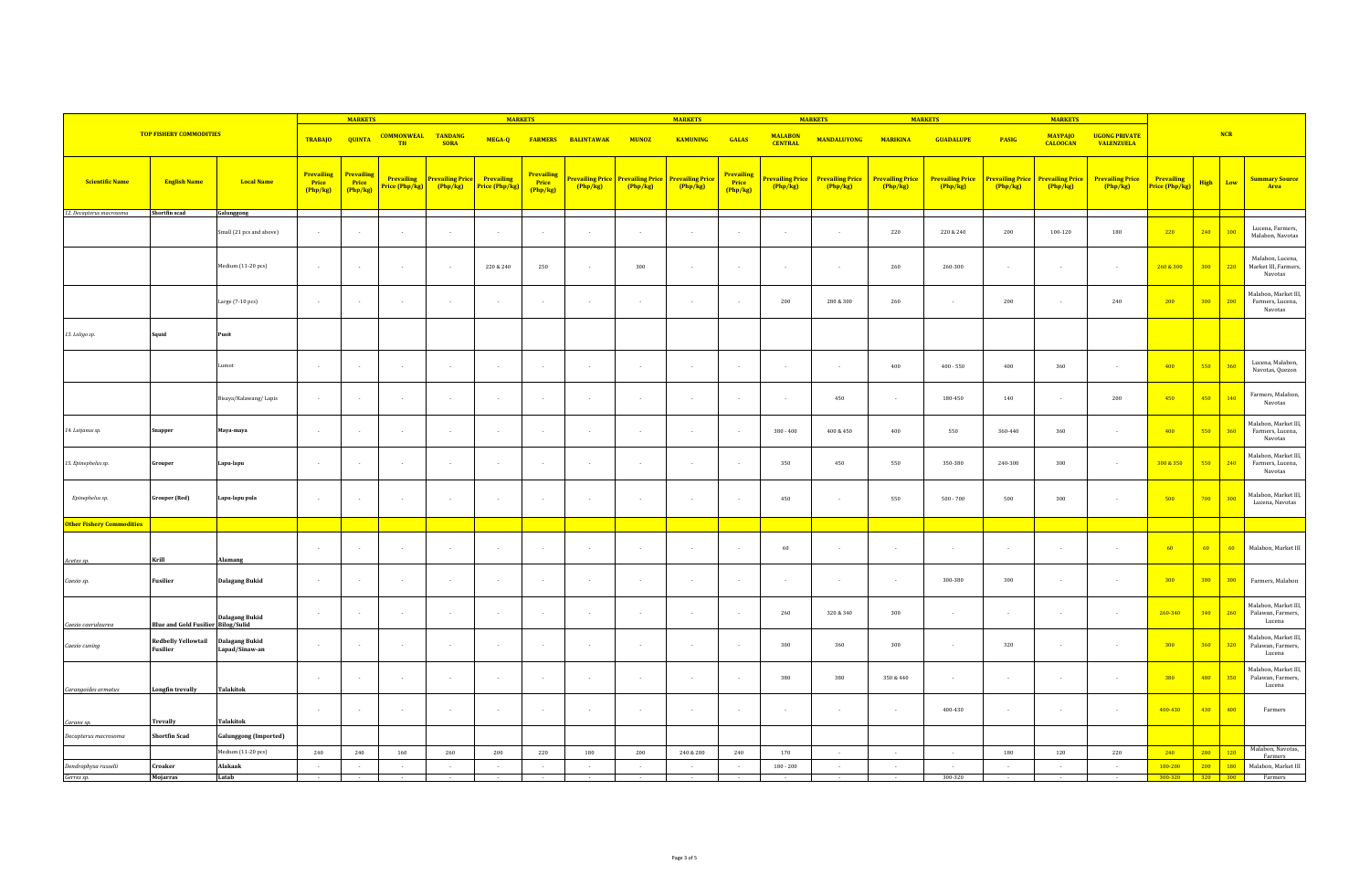|                                             |                                                 |                                                                                                   | <b>MARKETS</b>                         | <b>MARKETS</b><br><b>MARKETS</b><br><b>MARKETS</b><br><b>MARKETS</b> |                                     |                               |                              |                                        |                            |                            | <b>MARKETS</b>                      |                                        |                                  |                                   |                                   |                                   |                            |                                   |                                           |                                     |     |          |                                                     |
|---------------------------------------------|-------------------------------------------------|---------------------------------------------------------------------------------------------------|----------------------------------------|----------------------------------------------------------------------|-------------------------------------|-------------------------------|------------------------------|----------------------------------------|----------------------------|----------------------------|-------------------------------------|----------------------------------------|----------------------------------|-----------------------------------|-----------------------------------|-----------------------------------|----------------------------|-----------------------------------|-------------------------------------------|-------------------------------------|-----|----------|-----------------------------------------------------|
| <b>TOP FISHERY COMMODITIES</b>              |                                                 |                                                                                                   | <b>TRABAJO</b>                         | <b>QUINTA</b>                                                        | <b>COMMONWEAL</b><br><b>TH</b>      | <b>TANDANG</b><br><b>SORA</b> | MEGA-Q                       |                                        | <b>FARMERS BALINTAWAK</b>  | <b>MUNOZ</b>               | <b>KAMUNING</b>                     | <b>GALAS</b>                           | <b>MALABON</b><br><b>CENTRAL</b> | <b>MANDALUYONG</b>                | <b>MARIKINA</b>                   | <b>GUADALUPE</b>                  | <b>PASIG</b>               | <b>MAYPAJO</b><br><b>CALOOCAN</b> | <b>UGONG PRIVATE</b><br><b>VALENZUELA</b> |                                     |     | NCR      |                                                     |
| <b>Scientific Name</b>                      | <b>English Name</b>                             | <b>Local Name</b>                                                                                 | <b>Prevailing</b><br>Price<br>(Php/kg) | <b>Prevailing</b><br>Price<br>(Php/kg)                               | <b>Prevailing</b><br>Price (Php/kg) | revailing Price<br>Php/kg     | Prevailing<br>Price (Php/kg) | <b>Prevailing</b><br>Price<br>(Php/kg) | Prevailing Price<br>Php/kg | Prevailing Price<br>Php/kg | <b>Prevailing Price</b><br>(Php/kg) | Prevailing<br><b>Price</b><br>(Php/kg) | revailing Price<br>(Php/kg)      | <b>Prevailing Price</b><br>Php/kg | <b>Prevailing Price</b><br>Php/kg | <b>Prevailing Price</b><br>Php/kg | Prevailing Price<br>Php/kg | <b>Prevailing Price</b><br>Php/kg | <b>Prevailing Price</b><br>Php/kg         | <b>Prevailing</b><br>Price (Php/kg) |     | High Low | <b>Summary Source</b><br><b>Area</b>                |
| Leiognathus sp.                             | Pony Fish/Slipmouth                             | Lawayan/Tambong/Sapsa                                                                             |                                        | $\sim$                                                               | $\overline{a}$                      | $\sim$                        | $\sim$ $\sim$                | $\sim$                                 | $\sim$                     | $\sim$                     | $\sim$                              |                                        | $\overline{\phantom{a}}$         | $\sim$                            | 400-500                           | 320-400                           | 360                        | $\sim$                            | $\sim$                                    | 400                                 | 500 | 320      | Lucena, Quezon,<br>Farmers, Malabon                 |
| Lethrinus ornatus                           | <b>Ornate Emperor</b>                           | Kanuping/Bukawin/Kata<br>mbak                                                                     | $\sim$                                 | $\sim$                                                               |                                     | $\sim$                        | $\sim$                       |                                        |                            |                            |                                     |                                        |                                  |                                   |                                   |                                   |                            |                                   |                                           |                                     |     |          | NA                                                  |
| Lethrinus sp.                               | <b>Emperor fish</b>                             | Kanuping                                                                                          |                                        |                                                                      |                                     |                               |                              |                                        |                            |                            |                                     |                                        |                                  |                                   |                                   | 300-320                           |                            |                                   |                                           | 300-320                             | 320 | 300      | Farmers                                             |
| Mene maculata                               | Moonfish                                        | Chabita/Sapatero/Kadis/<br>Hiwas/Chabita/Pateros/B<br>long-Bilong/Tabas/Kunan                     |                                        |                                                                      | $\cdot$                             | $\sim$                        | $\sim$                       |                                        |                            |                            |                                     | $\sim$                                 |                                  |                                   | $\sim$                            | 300-350                           | 180                        | $\sim$                            |                                           | 180-350                             | 350 | 180      | Farmers, Malabon,<br>Navotas                        |
| Metapenaeus ensis                           | Greasy - back shrimp Suwahe                     |                                                                                                   | $\sim 10$                              |                                                                      | $\overline{a}$                      | $\sim$                        | $\sim$                       | $\sim$                                 | $\sim$                     | $\sim$                     | $\sim$                              | $\sim$                                 | 420                              | 560                               | $\sim$                            | $\sim$                            | $\sim$                     | $\sim$                            | $\sim$                                    | 420 & 560                           | 560 | 420      | Malabon, Market III,<br>Farmers                     |
| Nemipterus sp.                              | <b>Threadfin Bream</b>                          | Bisugo                                                                                            | $\sim$                                 |                                                                      | $\sim$                              | $\sim$                        | $\sim$                       |                                        |                            |                            |                                     |                                        | $300 - 320$                      | 440 & 450                         | 300                               | 360-400                           |                            | $\sim$                            |                                           | 300                                 | 450 | 300      | Malabon, Market III,<br>Farmers, Lucena             |
|                                             | Mackerel                                        | Hasa-hasa                                                                                         | $\sim$                                 |                                                                      | $\sim$                              | $\sim$                        | $\sim$                       | $\sim$                                 | $\sim$                     | $\sim$                     | $\sim$                              | $\sim$                                 | $280 - 300$                      | 380                               | 320 & 340                         | 300-360                           | $\sim$                     | $\sim$                            | $\sim$                                    | 300                                 | 380 | 280      | Malabon, Market III,<br>Farmers, Lucena             |
| Rastrelliger sp.<br>Salmo salar             | <b>Atlantic Salmon</b>                          | Salmon                                                                                            |                                        |                                                                      |                                     |                               |                              |                                        |                            |                            |                                     |                                        |                                  |                                   |                                   |                                   |                            |                                   |                                           |                                     |     |          |                                                     |
|                                             |                                                 | head                                                                                              | $\sim$                                 |                                                                      | $\overline{\phantom{a}}$            | $\sim$                        | $\sim$                       |                                        |                            |                            |                                     | $\sim$                                 | 150                              | $\sim$                            | 150-300                           | 180                               |                            | $\sim$                            |                                           | 150                                 | 300 | 140      | Malabon, Market III,<br>Quezon, Farmers             |
|                                             |                                                 | belly                                                                                             | $\sim$                                 |                                                                      | $\overline{a}$                      | $\sim$                        | $\sim$                       | $\sim$                                 | $\sim$                     | $\sim$                     | $\sim$                              | - 11                                   |                                  | $\sim$                            | 320 & 400                         | 360                               | $\sim$                     | $\sim$                            | $\sim$                                    | 320-400                             | 400 | 320      | Quezon, Farmers,<br>Malabon                         |
|                                             |                                                 | meat/sliced                                                                                       | $\sim$ 100 $\mu$                       |                                                                      | . .                                 |                               | $\sim$                       |                                        |                            |                            |                                     |                                        |                                  | 750                               | 600-650                           | 600-700                           |                            | $\sim$                            |                                           | $-600$                              | 750 | 600      | Farmers, Quezon,<br>Malabon                         |
| Sardinella tawilis                          | <b>Freshwater tawilis</b>                       | Tawilis/Salinyasi                                                                                 | $\sim$ $\sim$                          |                                                                      | $\sim$                              | ÷.                            | $\sim$                       |                                        |                            |                            |                                     | - 1                                    | $\sim$                           |                                   | 160                               | i.                                |                            | $\sim$                            |                                           | 160                                 | 160 | 160      | Lucena                                              |
|                                             |                                                 |                                                                                                   | $\sim$                                 |                                                                      | $\sim$                              | $\sim$                        | $\sim$                       |                                        |                            |                            |                                     | $\sim$                                 | $\overline{\phantom{a}}$         |                                   |                                   | 350                               |                            | $\overline{\phantom{a}}$          |                                           | 350                                 | 350 | 350      | Farmers                                             |
| Scatophagus argus<br>Selar crumenophthalmus | <b>Spotted Scad</b><br><b>Big-eye Scad</b>      | <b>Kapiged/Kitang</b><br>Matangbaka/Matambaka/<br>Mat-an/Salay-<br>salay/Tamarong/Tulay/K<br>utob | ٠.                                     |                                                                      | $\sim$                              | $\sim$                        | $\sim$                       |                                        |                            |                            |                                     | $\sim$                                 | $\overline{\phantom{a}}$         |                                   | 300                               | 280-320                           | 160-320                    | $\sim$                            |                                           | 320                                 | 320 | 160      | Lucena, Farmers,<br>Malabon, Navotas                |
| Selaroides leptolepis                       | Yellow-striped Scad                             | Salay-<br>salay/Salaginto/Salay-<br>ginto/Dalinu-<br>an/Lambiyaw/Karabalyas                       |                                        |                                                                      | $\sim$                              | $\sim$                        | $\sim$                       |                                        |                            |                            |                                     |                                        | $\overline{\phantom{a}}$         | 340 & 360                         | 240-360                           | 300                               |                            | $\sim$                            |                                           | 360                                 | 360 | 240      | Farmers, Lucena                                     |
| Siganus sp.                                 | Spinefoot/<br>Rabbitfish/Siganid                | Bataway/Danggit/Bawis/<br>Malaga                                                                  | $\sim$                                 | $\sim$                                                               | $\sim$                              | $\sim$                        | $\sim$                       | $\sim$                                 | $\sim$                     | $\sim$                     | $\sim$                              | - 11                                   | $280 - 300$                      | $\sim$                            | $\overline{a}$                    | 260                               | $\sim$                     | $\sim$                            | $\sim$                                    | 260-300                             | 300 | 260      | Malabon, Market III,<br>Farmers                     |
| Sphyraena sp.                               | Barracuda                                       | Panghalwan/Lusod/Rump                                                                             | $\sim$                                 |                                                                      | . .                                 | - 1                           | $\sim$                       |                                        |                            |                            |                                     |                                        | 320                              | $\sim$                            | $\sim$                            | 300-320                           |                            | $\sim$                            |                                           | 320                                 | 320 | 300      | Malabon, Market III,<br>Farmers                     |
| Teuthida sp.                                | Squid                                           | Pusit                                                                                             |                                        |                                                                      |                                     |                               | $\sim$                       |                                        |                            |                            |                                     |                                        | 450                              |                                   |                                   |                                   |                            |                                   |                                           | 450                                 | 450 | 450      | Malabon, Market III                                 |
| Thenus orientalis<br>Trachinotus blochii    | <b>Slipper lobster</b><br><b>Silver Pompano</b> | Tatampal pula<br>Pompano                                                                          | $\sim$ $\sim$                          |                                                                      |                                     |                               | $\sim$                       |                                        |                            |                            |                                     |                                        | 200                              | $\sim$                            |                                   | $\sim$                            |                            |                                   | $\sim$                                    | 200                                 | 200 | 200      | Malabon<br>NA                                       |
| Trachinotus sp.                             | Pompano                                         | Pampano                                                                                           |                                        |                                                                      |                                     |                               |                              |                                        |                            |                            |                                     |                                        |                                  |                                   |                                   |                                   |                            |                                   |                                           |                                     |     |          |                                                     |
|                                             |                                                 | white                                                                                             | ÷.                                     |                                                                      |                                     | ÷                             | $\sim$                       |                                        |                            |                            |                                     |                                        | 320                              |                                   | 300                               | 330-350                           | 300                        | $\sim$                            |                                           | 300                                 | 350 | 300      | Malabon, Market III,<br>Bulacan, Lucena,<br>Farmers |
|                                             |                                                 | black                                                                                             | $\sim$                                 |                                                                      |                                     | $\sim$                        | $\sim$                       |                                        |                            |                            |                                     |                                        | 350                              |                                   | 300                               | $\sim$                            |                            |                                   |                                           | 300 & 350                           | 350 | 300      | Malabon, Market III,<br>Lucena                      |
| Trichiurus japonicus                        | <b>Cutlass Fish</b>                             | Espada<br>Espada/                                                                                 | $\sim$                                 | $\sim$                                                               |                                     |                               | $\sim$                       |                                        |                            |                            |                                     | $\sim$                                 |                                  |                                   |                                   | $\sim$                            |                            |                                   |                                           |                                     |     |          | NA                                                  |
| Trichiurus lepturus                         | <b>Largehead Hairtail</b>                       | Pingka/Langkoy<br>Lahing/Diwit                                                                    | $\sim$                                 |                                                                      |                                     |                               |                              |                                        |                            |                            |                                     |                                        |                                  |                                   |                                   | 350                               |                            |                                   |                                           | 350                                 | 350 | 350      | Farmers                                             |